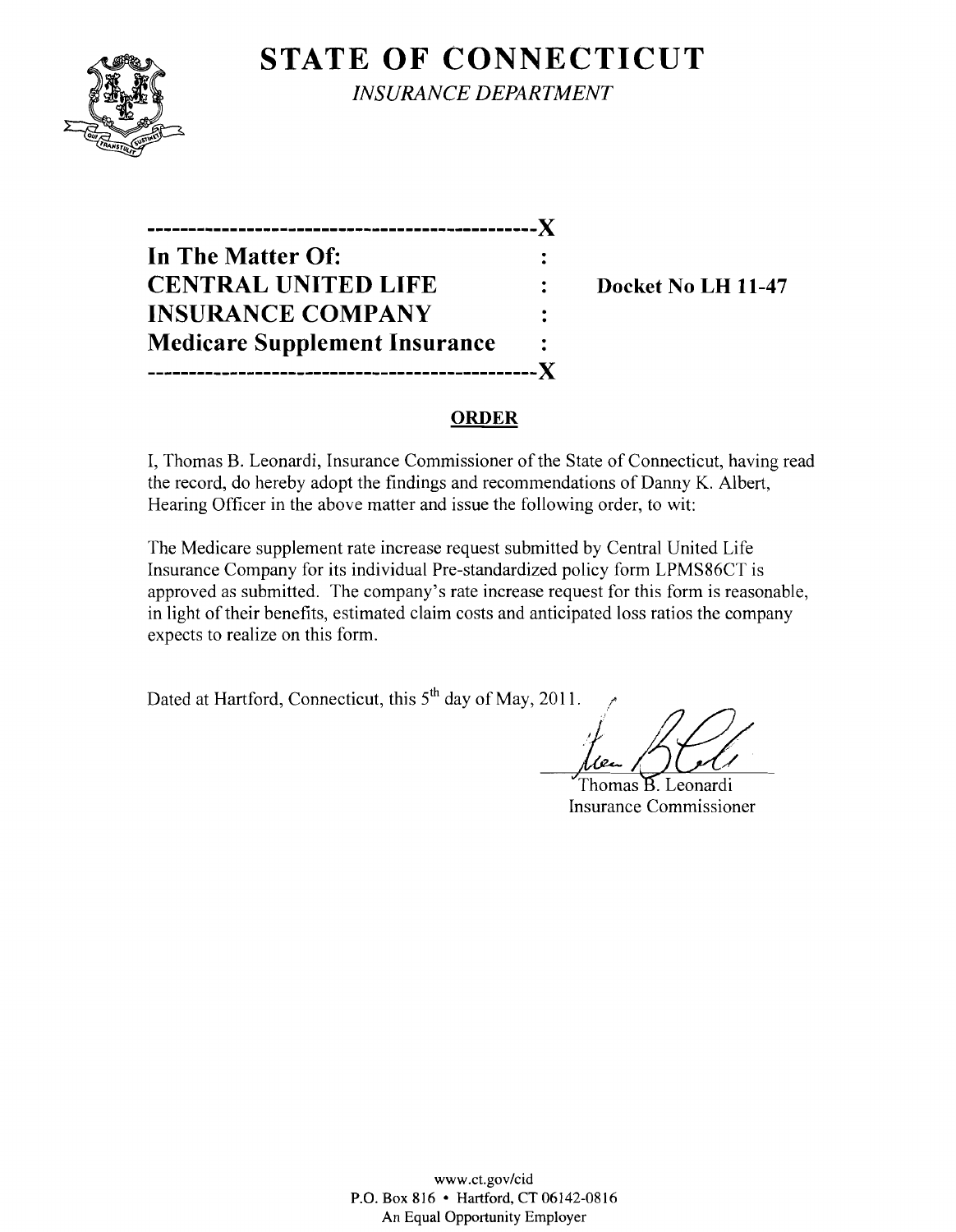# **STATE OF CONNECTICUT**



*INSURANCE DEPARTMENT*

 $\ddot{\cdot}$ 

**In The Matter Of: CENTRAL UNITED LIFE : Docket No. LH 11-47 INSURANCE COMPANY Medicare Supplement Insurance -----------------------------------------------)(** 

**-----------------------------------------------)(** 

### **PROPOSED FINAL DECISION**

### 1. **INTRODUCTION**

The Insurance Commissioner of the State of Connecticut is empowered to review rates charged for individual and group Medicare supplement policies sold to any resident of this State who is eligible for Medicare. The source for this regulatory authority is contained in Chapter 700c and Section 38a-495a of the Connecticut General Statutes.

After due notice a hearing was held at the Insurance Department in Hartford on April 27, 2011 to consider whether or not the rate increase requested by Central United Life Insurance Company on its individual Pre-standardized supplement business should be approved.

No members from the general public attended the hearing.

No company representatives attended the hearing.

The hearing was conducted in accordance with the requirements of Section 38a-474, Connecticut General Statutes, the Uniform Administrative Procedures Act, Chapter 54 of the Connecticut General Statutes, and the Insurance Department Rules of Practice, Section 38a-8-1 et seq. of the Regulations of Connecticut State Agencies.

A Medicare supplement (or Medigap) policy is a private health insurance policy sold on an individual or group basis which provides benefits that are additional to the benefits provided by Medicare. For many years Medicare supplement policies have been highly regulated under both state and federal law to protect the interests of persons eligible for Medicare who depend on these policies to provide additional coverage for the costs of health care.

Effective December 1, 2005, Connecticut amended its program of standardized Medicare supplement policies in accordance with Section 38a-495a of the Connecticut General Statutes, and Sections 38a-495a-1 through 38a-495a-21 of the Regulations of Connecticut Agencies. This program, which conforms to federal requirements, provides that all insurers offering Medicare supplement policies for sale in the state must offer the basic "core" package of benefits known as Plan A. Insurers may also offer anyone or more of eleven other plans (Plans B through L).

> www.ct.gov/cid P.O. Box 816 • Hartford, CT 06142-0816 An Equal Opportunity Employer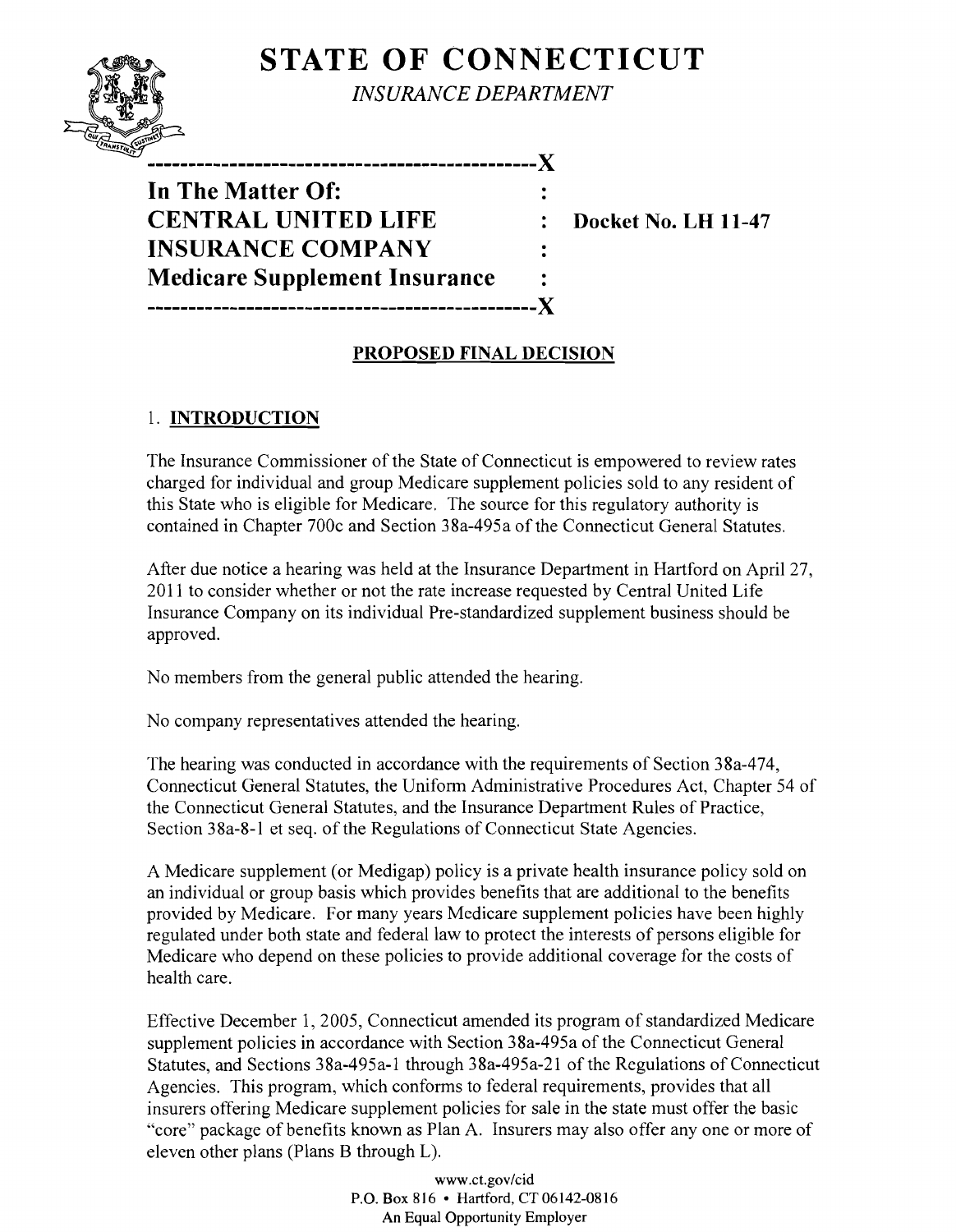Effective January 1,2006, in accordance with Section 38a-495c of the Connecticut General Statutes (as amended by Public Act 05-20) premiums for all Medicare supplement policies in the state must use community rating. Rates for Plans A through L must be computed without regard to age, gender, previous claims history or the medical condition of any person covered by a Medicare supplement policy or certificate.

The statute provides that coverage under Plan A through L may not be denied on the basis of age, gender, previous claims history or the medical condition of any covered person. Insurers may exclude benefits for losses incurred within six months from the effective date of coverage based on a pre-existing condition.

Effective October 1, 1998, carriers that offer Plan B or Plan C must make these plans as well as Plan A, available to all persons eligible for Medicare by reason of disability.

Insurers must also make the necessary arrangements to receive notice of all claims paid by Medicare for their insureds so that supplemental benefits can be computed and paid without requiring insureds to file claim forms for such benefits. This process of direct notice and automatic claims payment is commonly referred to as "piggybacking" or "crossover".

Sections 38a-495 and 38a-522 of the Connecticut General Statutes, and Section 38a-495a-l0 ofthe Regulations of Connecticut Agencies, state that individual and group Medicare supplement policies must have anticipated loss ratios of 65% and 75%, respectively. Under Sections 38a-495-7 and 38a-495a-l0 of the Regulations of Connecticut Agencies, filings for rate increases must demonstrate that actual and expected losses in relation to premiums meet these standards, and anticipated loss ratios for the entire future period for which the requested premiums are calculated to provide coverage must be expected to equal or exceed the appropriate loss ratio standard.

Section 38a-473 of the Connecticut General Statutes provides that no insurer may incorporate in its rates for Medicare supplement policies factors for expenses that exceed 150% of the average expense ratio for that insurer's entire written premium for all lines of health insurance for the previous calendar year.

#### II. **FINDING OF FACT**

After reviewing the exhibits entered into the record of this proceeding, and utilizing the experience, technical competence and specialized knowledge of the Insurance Department, the undersigned makes the following findings of fact:

- 1. Central United Life Insurance Company has requested a rate increase of 7% for its individual pre-standardized Medicare supplement form LPMS86CT.
- 2. There are four in-force policies in Connecticut and 31 nationwide as of  $12/31/2009$ .
- 3. Central United certified that their expense factor are in compliance with section 38a-473, C.G.S..
- 4. The lifetime loss ratio for each form is expected to satisfy the Connecticut regulatory loss ratio requirement of 65%.